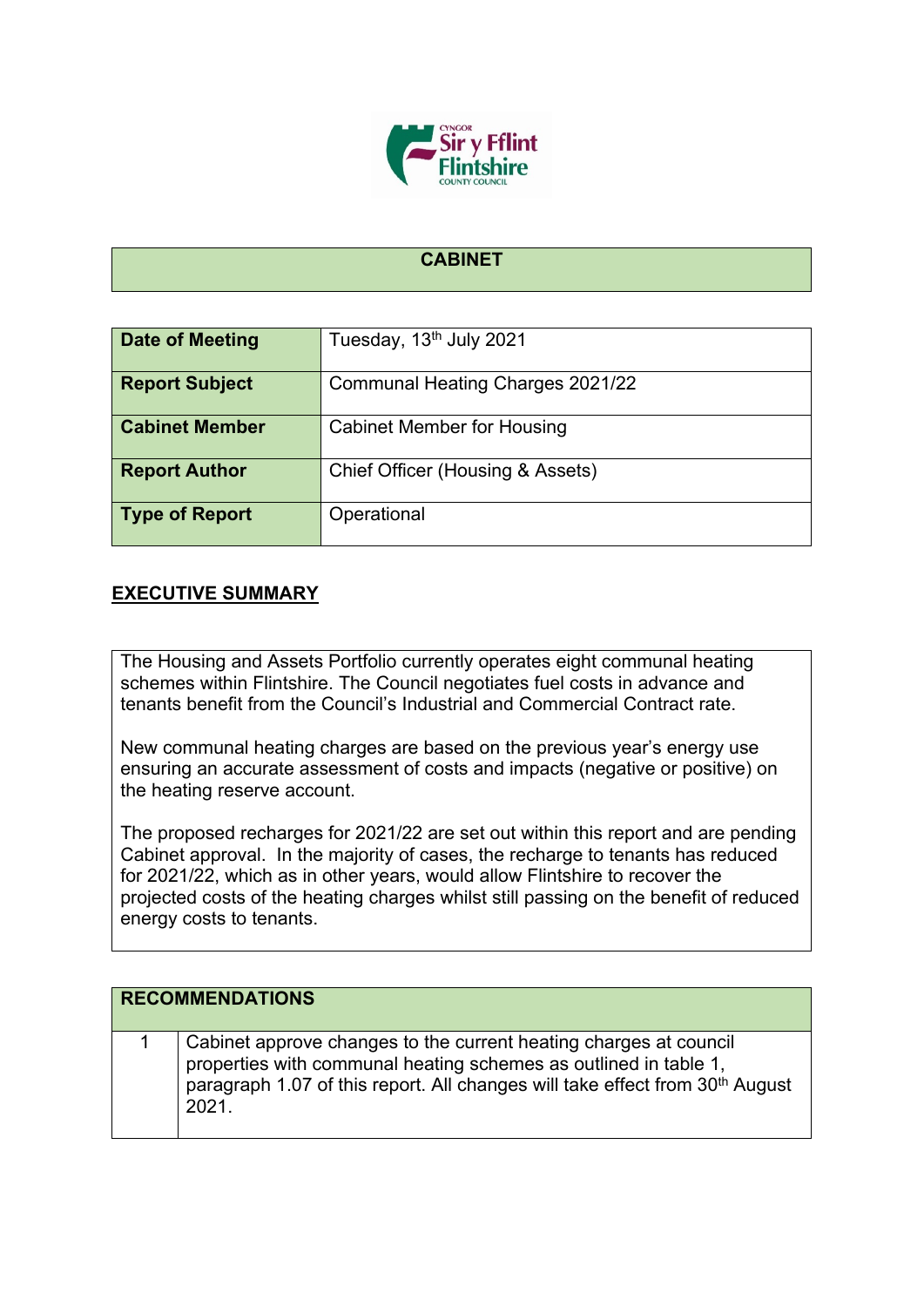## **REPORT DETAILS**

| 1.00 | <b>EXPLAINING THE COMMUNAL HEATING RECHARGES</b>                                                                                                                                                                                                                                                                                                                                                                                                                                                |
|------|-------------------------------------------------------------------------------------------------------------------------------------------------------------------------------------------------------------------------------------------------------------------------------------------------------------------------------------------------------------------------------------------------------------------------------------------------------------------------------------------------|
| 1.01 | The Housing and Assets Portfolio currently operates eight communal<br>heating schemes within Flintshire. The Council negotiates fuel costs in<br>advance and tenants benefit from the Council's Industrial and Commercial<br>Contract rate. The cost of fuel used within these schemes is paid for<br>initially by the Authority through a heating reserve account and then<br>collected from tenants in addition to their weekly rent.                                                         |
| 1.02 | New communal heating charges are based on the previous year's energy<br>use ensuring a more accurate assessment of costs and impacts (negative<br>or positive) on the heating reserve account.                                                                                                                                                                                                                                                                                                  |
| 1.03 | Any proposed changes to charges are intended to ensure that each<br>communal heating scheme recovers the full energy cost charged in<br>respect of each scheme.                                                                                                                                                                                                                                                                                                                                 |
| 1.04 | The Council charges tenants for the energy consumed within each block.<br>This is a basic flat rate charge irrespective of individual usage. The method<br>of applying tenants heating charges is to apply uplifts or decreases to<br>tenants each year, based on previous year's usage plus energy rate costs.                                                                                                                                                                                 |
| 1.05 | 2019/20<br>In April 2019, the average price increase was 18%. As a result of the mild<br>winter the majority of schemes saw a small decrease in usage.<br>During the year in 2019/20 works were completed on upgrading the<br>heating systems at Panton Place, Holywell and in one area of Glan y<br>Morfa Court, Connah's Quay. As a result of this work, these tenants are<br>now billed directly by their chosen utilities provider based on their own<br>meter readings and usage.          |
| 1.06 | 2020/21<br>In April 2020, the energy rates decreased by an average of 14% and in<br>some properties, the energy usage fluctuated against the estimated usage<br>used to calculate 2020/21 charges.<br>The majority of tenants saw a reduction in their Communal Heating<br>charges in 2020/21. Therefore, at the properties which have seen an<br>increase in energy usage, this has resulted in a small deficit on the heating<br>reserve. This will be recovered through the 2021/22 charges. |
| 1.07 | 2021/22<br>The table below sets out recommended heating charges for 2021/22<br>based on actual usage in 2020/21. The assumption has been made that<br>costs have reduced by an average of 14% in 2021/22 and that usage<br>remains at similar levels for the next 12 months.<br>Revised charges will be introduced from 30 <sup>th</sup> August 2021.                                                                                                                                           |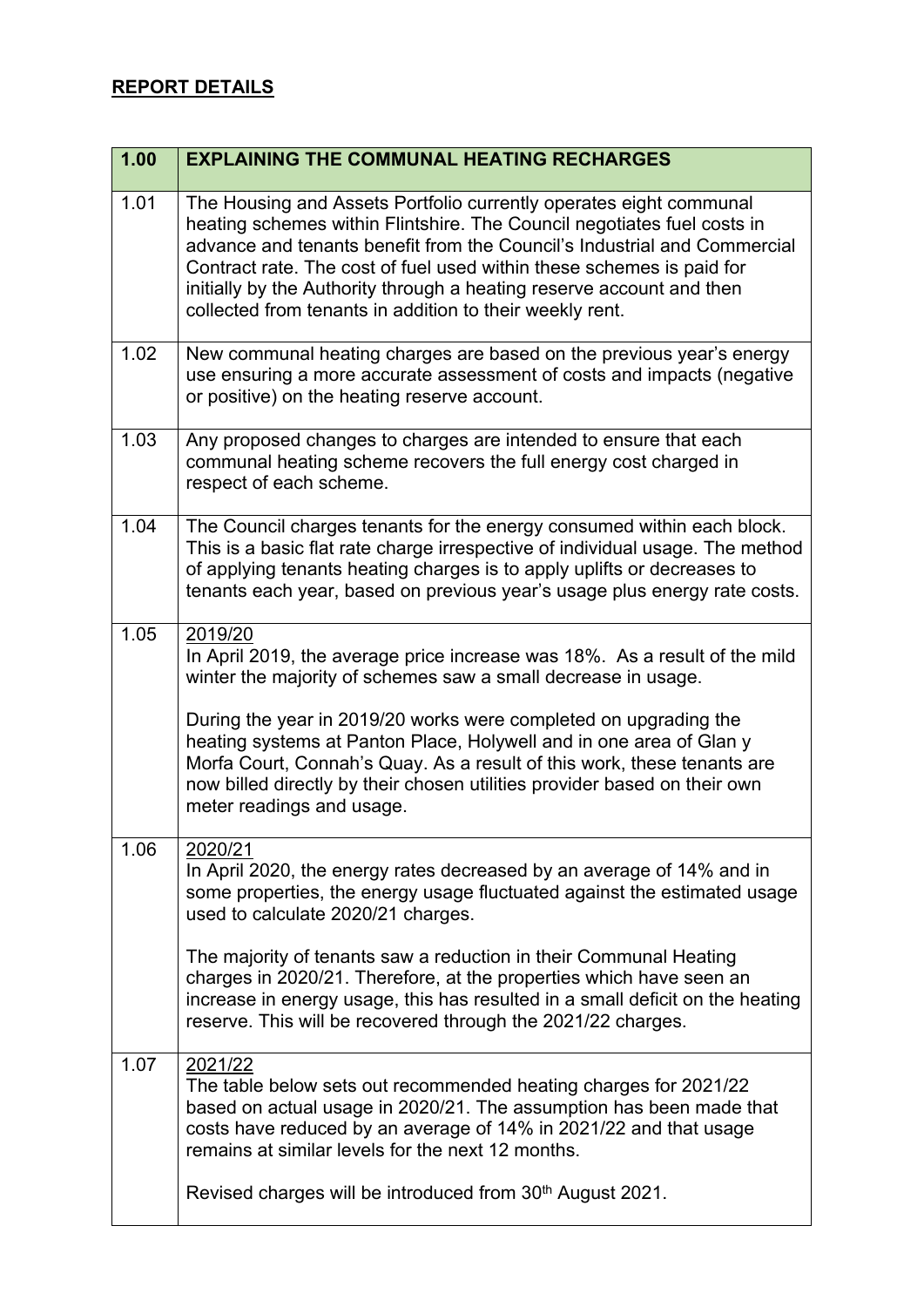| <b>Communal Area</b>                        |       |   | Weekly<br>Charge<br>2020/21 |                         | <b>Increase</b><br>2021/22 |                         | <b>Revised</b><br>Weekly<br>Charge<br>2021/22 |
|---------------------------------------------|-------|---|-----------------------------|-------------------------|----------------------------|-------------------------|-----------------------------------------------|
| <b>Bolingbroke Heights, Flint</b>           | 1 Bed | £ | 4.10                        | -£                      | 0.15                       | £                       | 3.95                                          |
|                                             | 2 Bed | £ | 4.92                        | -£                      | 0.18                       | £                       | 4.74                                          |
| <b>Richard Heights</b>                      | 1 Bed | £ | 4.10                        | $-\hat{E}$              | 0.15                       | $\overline{E}$          | 3.95                                          |
|                                             | 2 Bed | £ | 4.92                        | -£                      | 0.18                       | £                       | 4.74                                          |
| <b>Castle Heights, Flint</b>                | 1 Bed | £ | 4.70                        | -£                      | 1.15                       | £                       | 3.55                                          |
|                                             | 2 Bed | £ | 5.64                        | -£                      | 1.38                       | $\overline{f}$          | 4.26                                          |
| Llwyn Beuno, Holywell                       | 1 Bed | £ | 6.00                        | £                       | 0.50                       | £                       | 6.50                                          |
|                                             | 2 Bed | £ | 7.20                        | £                       | 0.60                       | £                       | 7.80                                          |
| Llwyn Aled, Holywell                        | 1 Bed | £ | 7.95                        | £                       | 1.55                       | $\overline{\mathbf{f}}$ | 9.50                                          |
|                                             | 2 Bed | £ | 9.54                        | £                       | 1.86                       | £                       | 11.40                                         |
| <b>Acacia Close, Mold</b>                   | 1 Bed | £ | 7.30                        | £                       | 0.80                       | £                       | 8.10                                          |
|                                             | 2 Bed | £ | 8.76                        | £                       | 0.96                       | £                       | 9.72                                          |
|                                             | 3 Bed | £ | 9.86                        | £                       | 1.08                       | £                       | 10.94                                         |
| Glan-y-Morfa Court1,<br><b>Connahs Quay</b> | 1 Bed | £ | 9.65                        | -£                      | 1.35                       | £                       | 8.30                                          |
|                                             | 2 Bed | £ | 11.58                       | -£                      | 1.62                       | £                       | 9.96                                          |
| Glan-y-Morfa Court2,<br><b>Connahs Quay</b> | 1 Bed | £ | 5.30                        | £                       | 1.65                       | £                       | 6.95                                          |
| <b>Chapel Court, Connah's Quay</b>          | 1 Bed | £ | 6.40                        | £                       | 0.20                       | £                       | 6.60                                          |
|                                             | 2 Bed | £ | 7.68                        | $\overline{\mathbf{f}}$ | 0.24                       | $\overline{E}$          | 7.92                                          |

| 2.00 | <b>RESOURCE IMPLICATIONS</b> |
|------|------------------------------|
| 2.01 | As identified above.         |

coming years.

| 3.00 | <b>IMPACT ASSESSMENT AND RISK MANAGEMENT</b>                                                                                                                     |
|------|------------------------------------------------------------------------------------------------------------------------------------------------------------------|
| 3.01 | Tenants cannot claim Housing Benefit for the cost of domestic heating.                                                                                           |
| 3.02 | Estimates have been based on energy usage during 2020/21. A severe<br>winter could lead to higher costs which may lead to an increased charge<br>during 2022/23. |